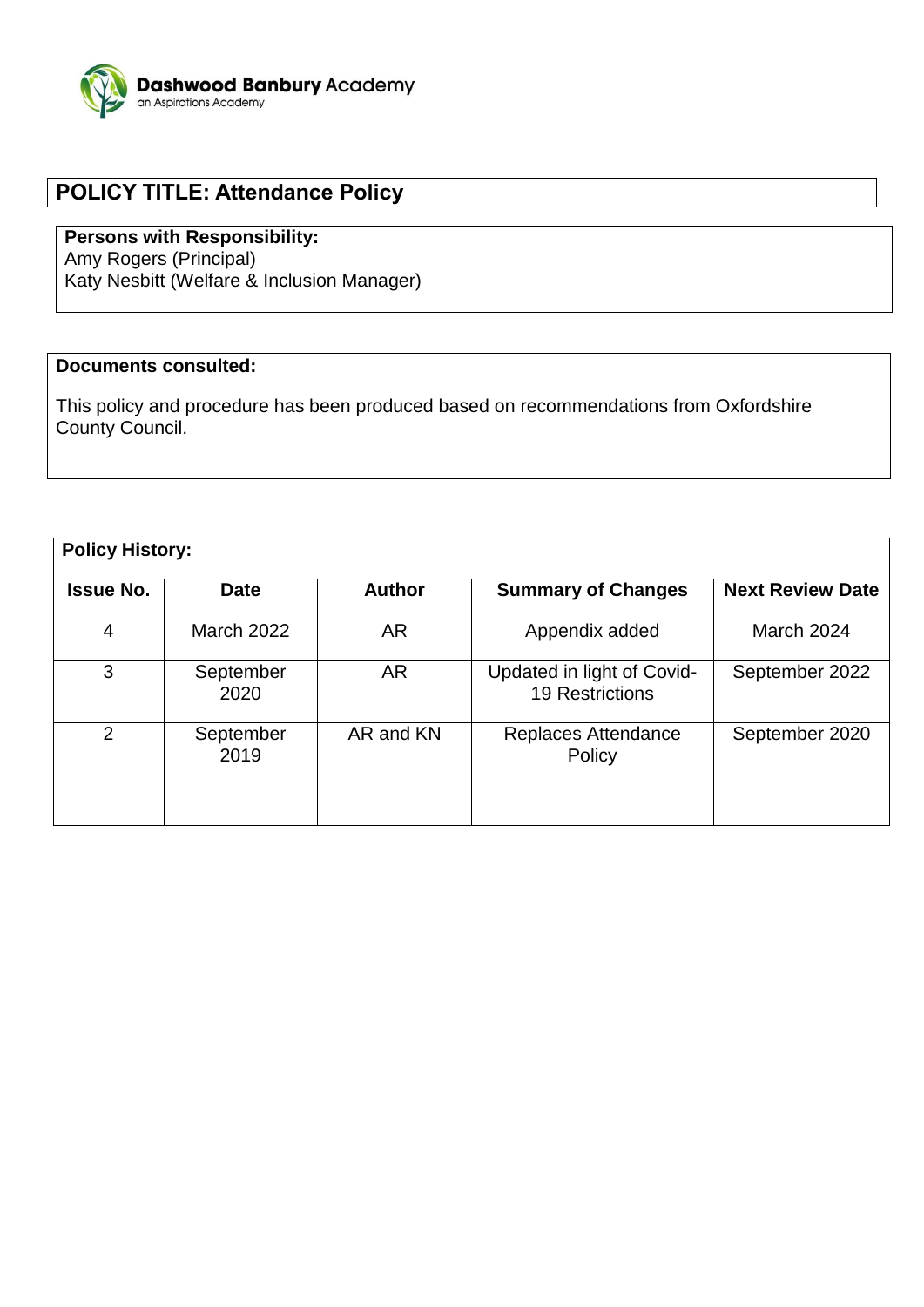#### **Introduction**

Dashwood Banbury Academy is committed to providing a full and efficient education to all pupils and embraces the concept of equal opportunities for all.

We endeavour to provide an environment where all pupils feel valued and welcome.

For a child to reach their full educational achievement, a high level of school attendance is essential. We will consistently work towards a goal of 100% attendance for all children. Every opportunity will be used to convey to pupils and their parents or carers the importance of regular and punctual attendance including e.g. newsletters and end of term reports.

School attendance is subject to various Education laws and this school attendance policy is written to reflect these laws and the guidance produced by the Department for Education (DfE).

Each year we will examine our attendance figures and set attendance/absence targets. These will reflect both national and Oxfordshire attendance targets.

At Dashwood Banbury Academy we are committed to reviewing our systems for improving attendance at regular intervals to ensure that we are achieving our set goals.

This policy will contain within it, the procedures that we will use to meet our attendance targets.

#### **Promoting Attendance**

Helping to create a pattern of regular attendance is everybody's responsibility - parents, pupils and all members of school staff.

#### **To help us all to focus on this we will:**

- Give you details on attendance in our regular Newsletters;
- Report to you at least 3 times a year on how your child is performing in school, what their attendance and punctuality rate is and how this relates to their attainments;
- Celebrate good attendance by displaying individual and class achievements;
- Reward good or improving attendance through class competitions, certificates and events;
- Run attendance focus weeks such as visits from the Attendance Clock when parents, pupils and staff can work together on raising attendance levels across the school.

#### **Attendance Awards**

We will use the following system to reward pupils who have good or improving attendance:

- Certificates given to pupils that have achieved 100% attendance termly
- End of academic year prize for children who have achieved 100% attendance
- Class awards for attendance

#### **Understanding types of absence**

Every half-day absence from school has to be classified by the school (not by the parents), as either AUTHORISED or UNAUTHORISED. This is why information about the cause of any absence is always required, preferably in writing.

Authorised absences are mornings or afternoons away from school for a good reason like illness, medical/dental appointments which unavoidably fall in school time, emergencies or other unavoidable cause. If this occurs, we will require evidence of the appointment to be able to authorise the absence.

Unauthorised absences are those which the school does not consider reasonable and for which no "leave" has been given. This type of absence can lead to the Local Authority (County Attendance Team) using sanctions and/or legal proceedings. This includes:

- Parents/carers keeping children off school unnecessarily
- truancy before or during the school day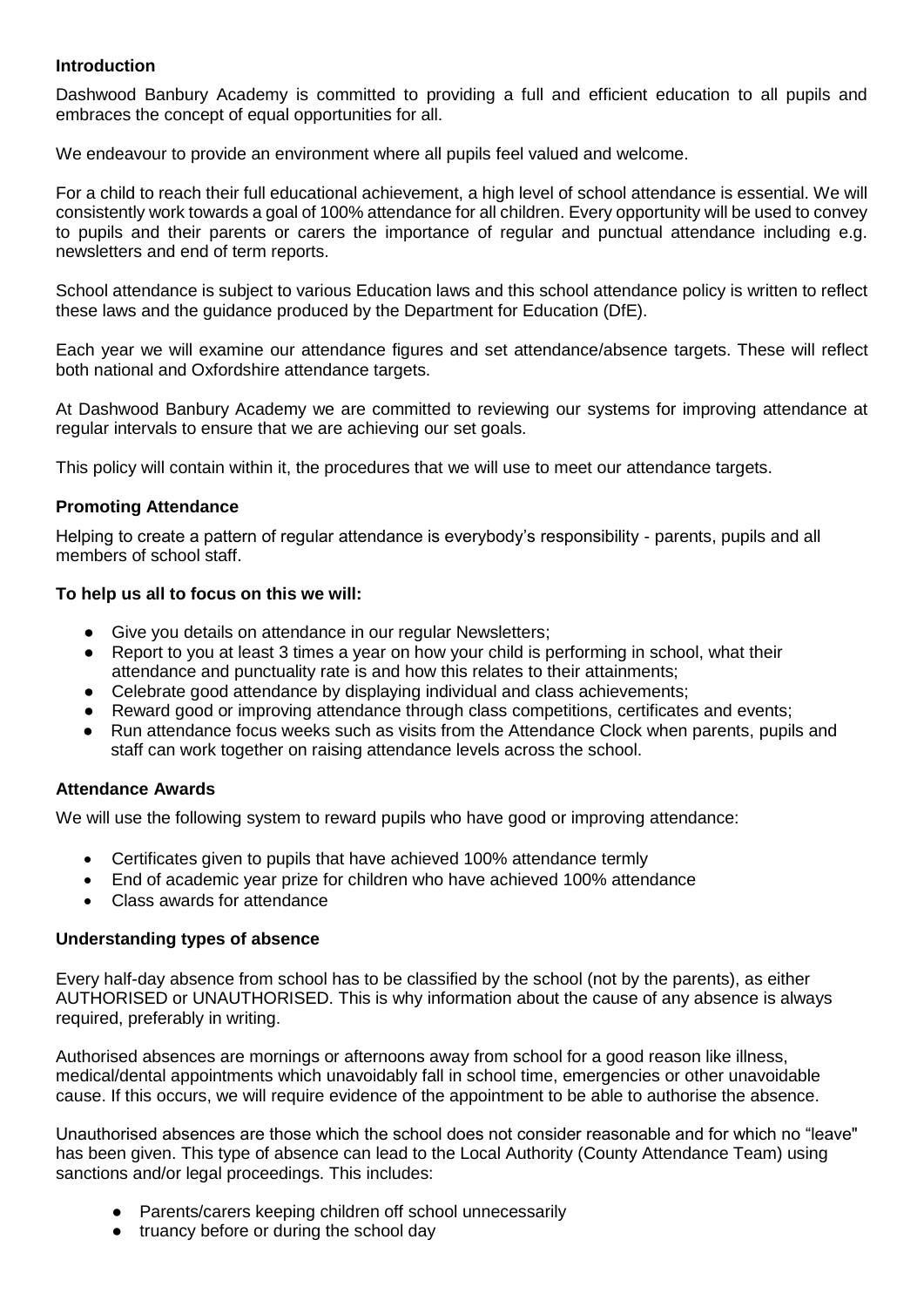- absences which have never been properly explained
- children who arrive at school too late to get a mark
- shopping, looking after other children or birthdays
- day trips and holidays in term time which have not been agreed
- excessive illness without medical evidence

Whilst any child may be off school because they are ill, sometimes they can be reluctant to attend school. If your child is reluctant to attend, never cover up their absence or to give in to pressure to excuse them from attending. This gives the impression that attendance does not matter and usually make things worse.

You can support your child by:

- Ensuring regular and early bed times
- Helping with homework
- Having uniform and equipment prepared the night before
- Providing a healthy breakfast
- Reporting any academic or social concerns promptly
- Retaining open & honest communication with your child's school
- Being positive about school (even if your own experience was less than positive)
- Encouraging your child to invite friends home for play dates

#### **School Procedures**

- 1. Any child who is absent from school at the morning or afternoon registration period must have their absence recorded as being authorised (C, I, M, B, P, J, R), unauthorised (O, G) or as an approved educational activity (V, W) (attendance out of school). These codes are available on www.gov.uk as approved by the Government.
- 2. Only the Principal or a member of staff acting on their behalf can authorise absence. If there is no known reason for the absence at registration, then the absence must be recorded in the first instance as unauthorised.

#### **Lateness**

Poor punctuality is not acceptable. If your child misses the start of the day they can miss work and do not spend time with their class teacher getting vital information and news for the day. Late arriving pupils disrupt lessons, it can be embarrassing for the child and can encourage absence.

- 1. Morning registration will take place at the start of school at **08.30 am** for part-time Nursery pupils, 9 am for 30 hour places and *08.50* **am** for Reception to Year 6 pupils and we expect your child to be in class at that time. The registers will remain open for 30 minutes*.*
- 2. In line with safeguarding procedures, any pupil arriving after this time will be marked as having an unauthorised absence (U) unless there is an acceptable explanation i.e. school transport was delayed (L).
- 3. In cases for example, where the absence at registration was for attending an early morning medical appointment, the appropriate absence code will be entered.

The afternoon registration will be at **Afternoon Nursery session: 12.10 pm** *Reception: 12.20 pm Years 1 and 2: 12.45 pm Years 3 and 4: 1.15 pm Years 5 and 6: 1.30 pm*

The registers will close at *30 minutes after registration.*

4. Pupils arriving after the start of school but before the end of the registration period will be treated for statistical purposes, as present, but will be coded as late (L) before registers close.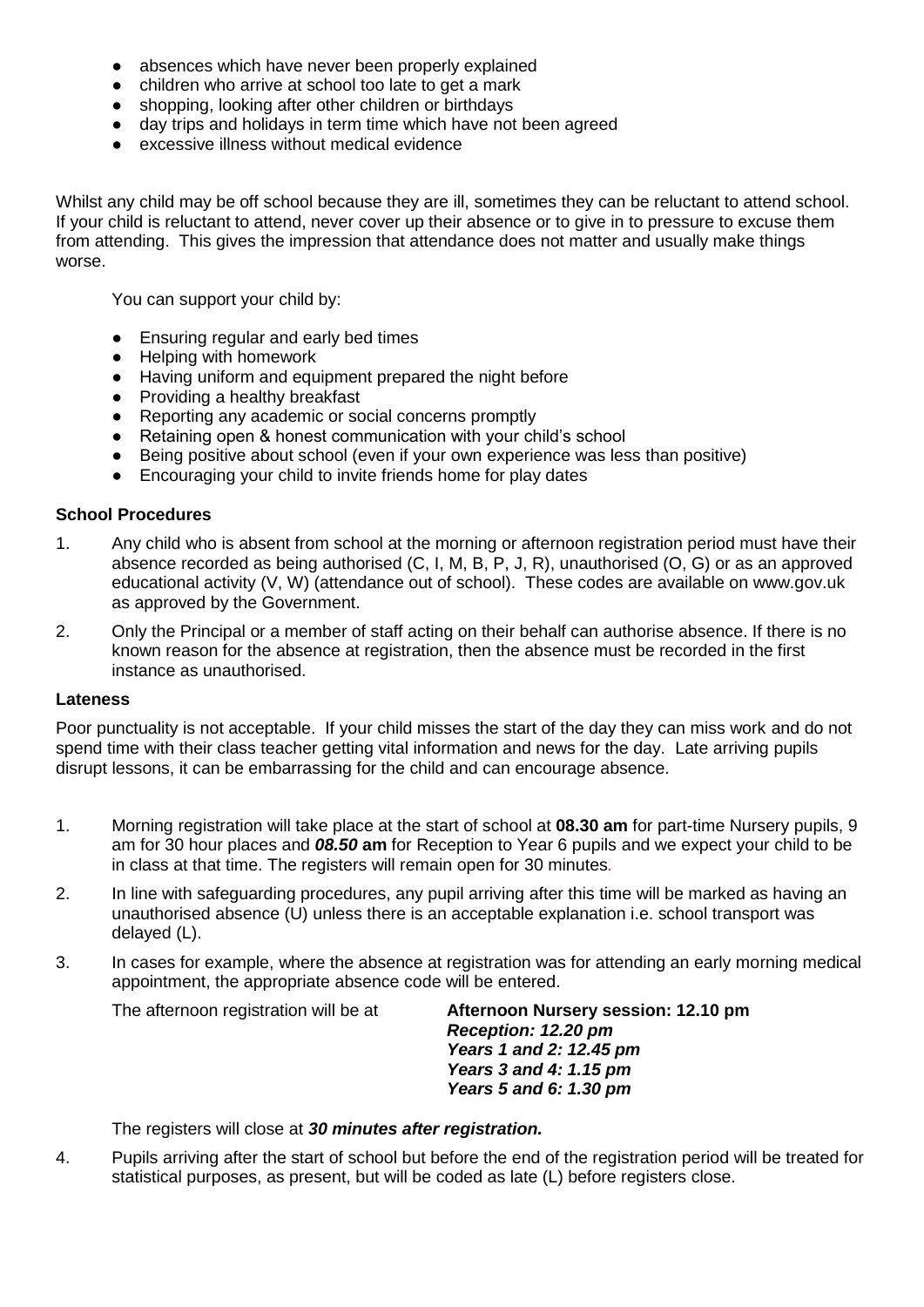5. When making medical/dental appointments, every effort must be made to ensure appointments are outside school hours but we acknowledge that this is not always possible. Medical/Dental appointments must be accompanied by an appointment card or other written confirmation.

## **Absence from School**

#### **First Day Absence**

- Parent/carer to call school by 9 am at the latest on **every** day that the child is absent. The telephone number is 01295 263240.
- If no call is received, a member of staff will attempt to make contact (please ensure that the office has up to date contact numbers).
- In certain circumstances, such as after a school holiday, staff may conduct a home visit.

#### **Please see appendix for information on common illnesses and whether your child is too ill to attend school.**

#### **Second Day Absence & Continuing Absence**

- Parents/carers are expected to contact school daily, if no contact is made the school office will attempt to make contact each day of absence.
- If no contact can be made, a letter will be sent home requesting contact.
- School staff will conduct a home visit if contact cannot be made with pupil and parents/carers.
- School may ask for proof of ill health (e.g. Doctor's certificate).

#### **Pupil Missing**

- Any pupil who is absent without an explanation after 10 consecutive school days and the school are unable to make contact with the family must be referred to the police to conduct a home visit. (If the school is concerned for a child's safety, referrals to the Police will occur sooner.)
- Pupils missing from school for 20 consecutive days may be passed to the County Tracking Officer and removed from the school role.
- If the school is concerned for a pupil's welfare, the Police or Multi-Agency Safeguarding Hub may be contacted immediately regardless of the number of day's absence.

## **Absence Notes**

Absence notes received from parents explaining absence will be kept for the remainder of the academic year. If there are attendance concerns about the pupil, that may require further investigation, then the notes may be retained for a longer period.

#### **Frequent Absence and Persistent Lateness**

It is the responsibility of the Inclusion & Welfare Manager to be aware of and bring attention to, any emerging attendance concerns.

In cases where a pupil begins to develop a pattern of absences, we will try to resolve any concerns with parents/carers. The Principal or Inclusion & Welfare Manager will liaise with the County Attendance Officer to ensure necessary action is taken when incidents of poor attendance and/or punctuality are identified.

Where incidents of poor attendance and/or lateness are identified through monitoring, parents/carers will be notified in writing that this is a cause for concern. If this continues, the school will invite parents/carers in to discuss causes and ways forward.

Parents/carers are expected to contact us at this early stage and to work with the staff in resolving any problems together. This is nearly always successful. If difficulties cannot be sorted out in this way, we may refer the child to the County Attendance Team at the Local Authority. At the school's request, they may issue a Penalty Notice per parent/carer, per child (currently £60 rising to £120 if unpaid after 21 days. If unpaid after 28 days a summons to Court will be issued for each unpaid Penalty Notice for prosecutions in the Magistrates Court. This can result in a criminal record and a fine of up £2,500, a Community Order, Parenting Order or ultimately a custodial sentence). The legislation is the Education Act 1996 sec. 444(1) and 444(1A).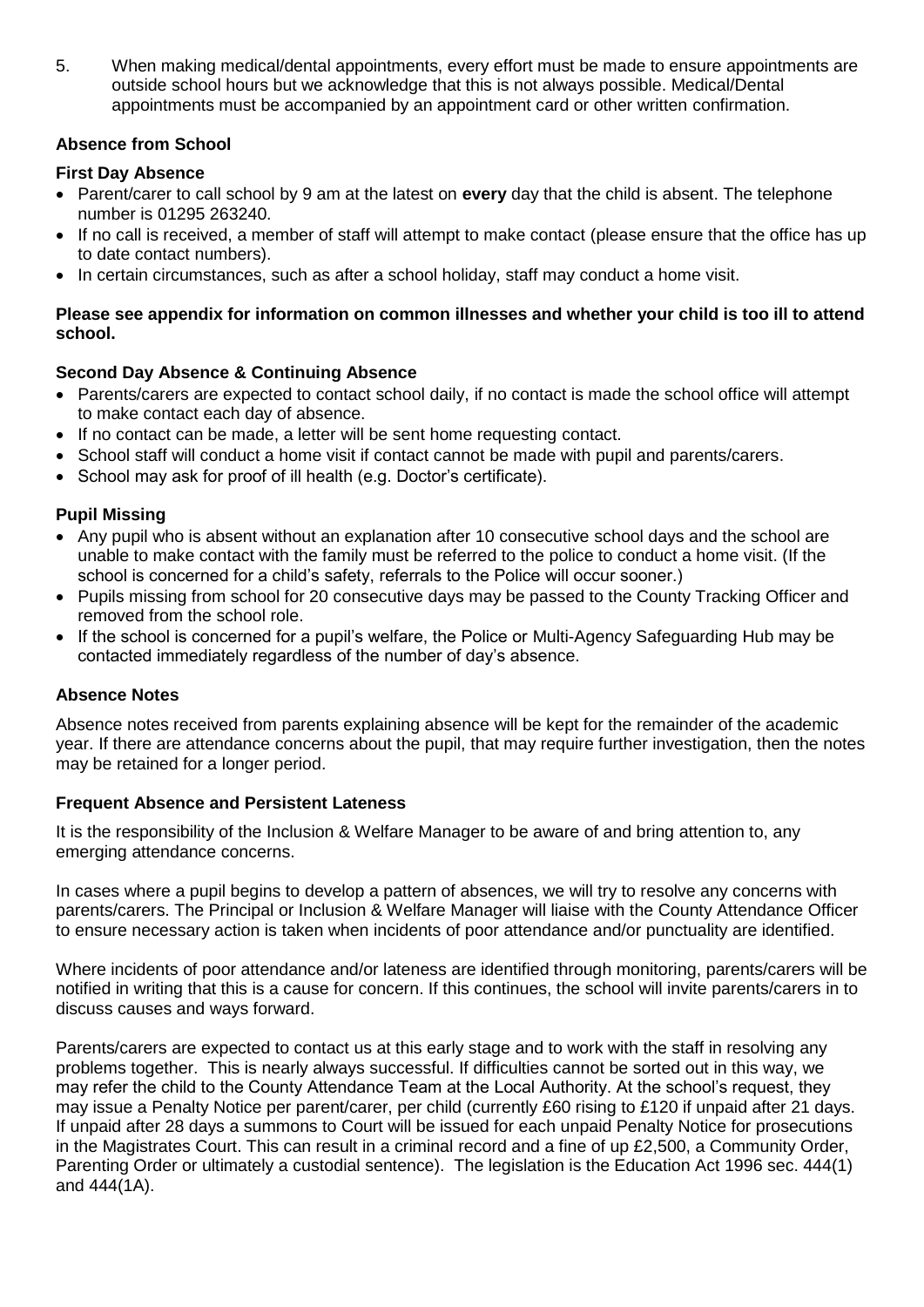Parents that have previously been issued with Penalty Notices for their children's unauthorised absences, in the event of further unauthorised absences may receive summonses to Court.

"If any child of compulsory school age who is a registered pupil at a school fails to attend regularly at the school, his/her parent is guilty of an offence.''

Alternatively, parents or children may wish to contact the County Attendance Team themselves to ask for help or information. They are independent of the school and will give impartial advice. Their telephone number is 01865 323513 attendance@oxfordshire.gov.uk.

## **A Welcome Back**

It is important that on return from an absence that all pupils are made to feel welcome. This should include ensuring that the pupil is helped to catch up on missed work and brought up to date on any information that has been passed to other pupils.

#### **Exceptional Leave**

Taking holidays in term time will affect your child's schooling as much as any other absence and we expect parents to help us by not taking children away in school time. Remember that any savings you think you may make by taking a holiday in school time are offset by the cost to your child's education. There is **no** automatic entitlement in law to have time off school to go on holiday.

As of 1<sup>st</sup> September 2013, the Principal will not grant any leave of absence during term time unless there are *exceptional circumstances*. Parents/Carers should seek permission from the Principal prior to the leave of absence period in question. **All parents/carers will receive a letter during the first 3 weeks of the school year outlining this and the consequences of removing their child from school without authorisation**.

The Principal will determine the number of school days a child can be away from school **if** the leave is granted. Parents/carers who remove their children from school without authorisation or do not return their child to school on the agreed date following an authorised period of leave of absence, may face a Penalty Notice which could lead to a fine/prosecution (see Penalty Notices and Legal Action above).

**The County Attendance Team can issue Penalty Notices for any unauthorised 'Exceptional Leave'. Penalty Notices can be issued to each parent/carer concerned. Please note that it will be per parent per child. Payment within 21 days of receipt of notice is £60 and £120 if paid after this period but within 28 days. If the Penalty Notice remains unpaid after 28 days you will each receive a summons to Oxford Magistrates Court. If unauthorised leave is repeated the County Attendance Team may summons each parent to Court without a Penalty Notice being issued.**

#### **The Staff responsible for attendance at Dashwood Banbury Academy are:**

Amy Rogers – Principal Katy Nesbitt – Welfare & Inclusion Manager Ruth Jakeman – Business Manager

#### **Covid-19 Restrictions (in place during the pandemic only)**

At Dashwood, we are committed to ensuring the pupils and staff wellbeing and safety. During the coronavirus pandemic, attendance procedures will be followed in light of government requirements and guidance. Adaptations to the policy will be made accordingly through letters sent to parents. No pupils or staff will be penalised for missing school due to the requirement to stay at home as they have been directed to due to:

- Test and trace contacts
- Displaying symptoms of Covid-19 or a family member doing so
- Isolating due to contacts linked to Covid-19 or travel restrictions after a school holiday
- Lockdown preventing pupils from attending school.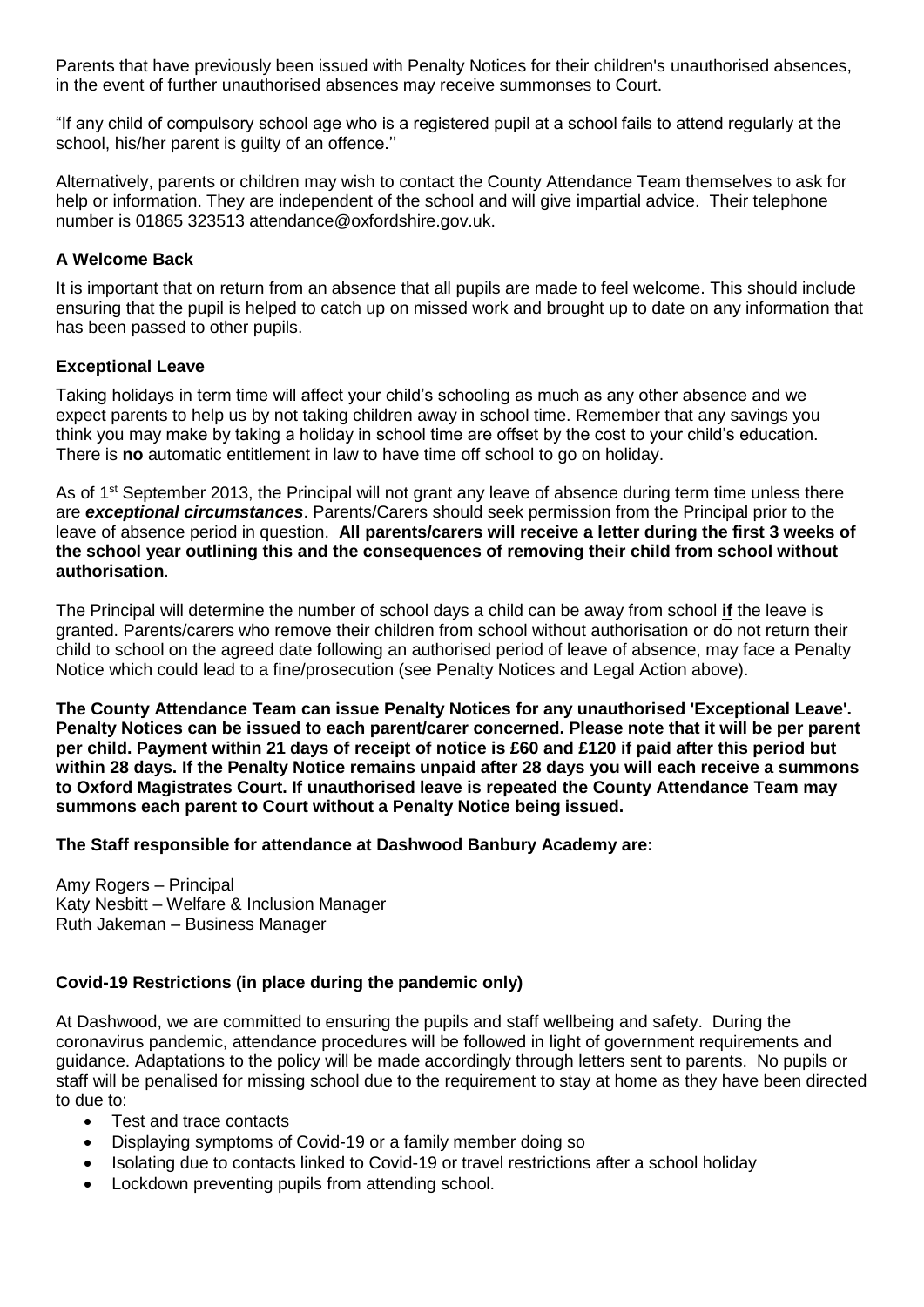Where possible, all other attendance procedures will remain and pupils will not be authorised to attend holidays in school time. Our reward systems will however be placed on hold until the situation stabilises.

#### **Summary**

The school has a legal duty to publish its absence figures and it's attendance policy to parents and to promote attendance. School attendance data must be available to the Local Authority & the Department for Education. Equally, parents have a duty to make sure that their children attend.

Dashwood Banbury Academy prides itself on communication well with all parents/carers.

All school staff are committed to working with parents and pupils as the best way to ensure as high a level of attendance as possible. Regular attendance supports optimising your child's attainment.